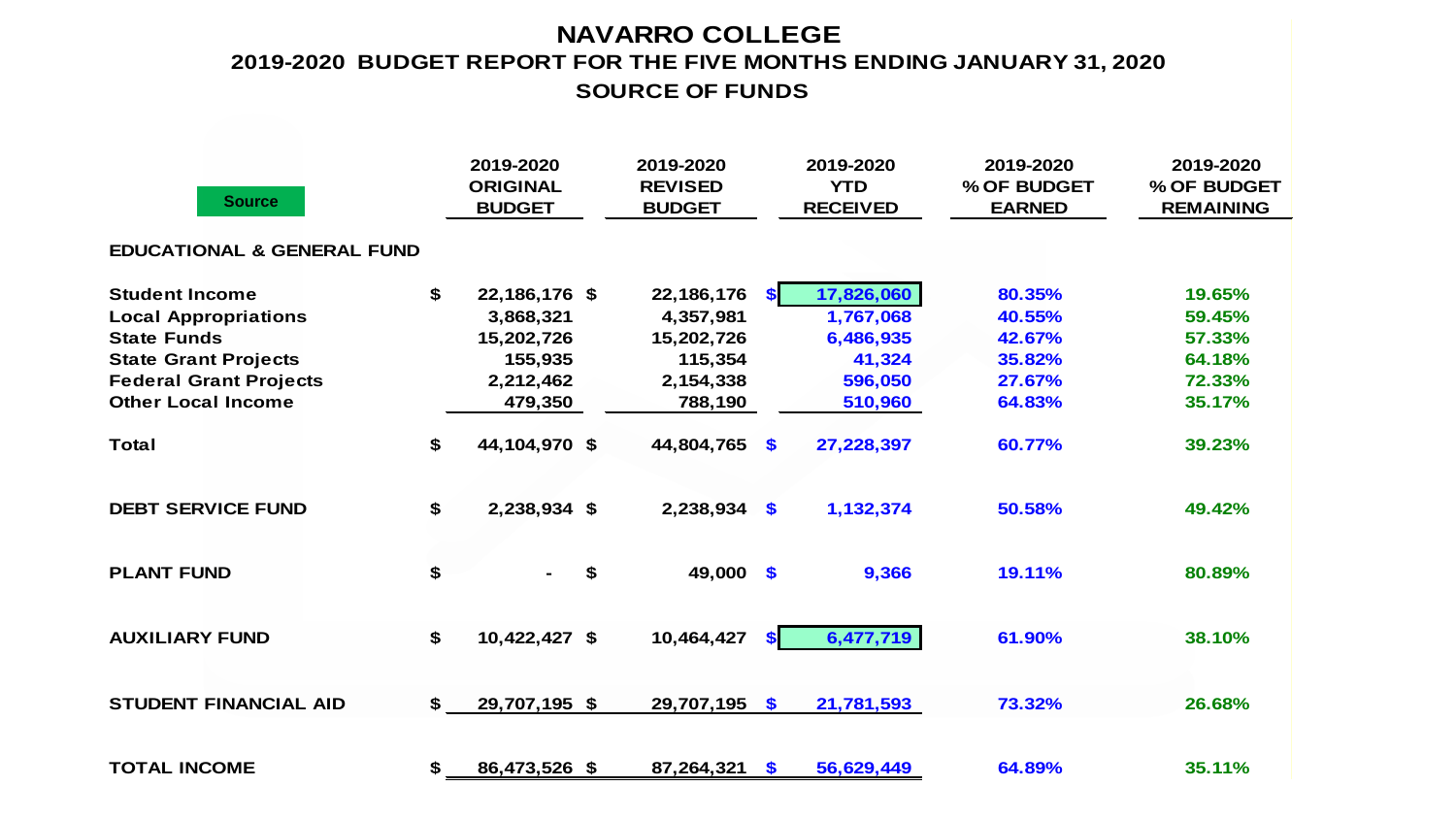# **NAVARRO COLLEGE**

## **2018-2019 BUDGET REPORT FOR THE FIVE MONTHS ENDING JANUARY 31, 2019**

**SOURCE OF FUNDS**

| <b>Source</b>                         | 2018-2019<br><b>ORIGINAL</b><br><b>BUDGET</b> | 2018-2019<br><b>REVISED</b><br><b>BUDGET</b> |           | 2018-2019<br><b>YTD</b><br><b>RECEIVED</b> | 2018-2019<br>% OF BUDGET<br><b>EARNED</b> | 2018-2019<br>% OF BUDGET<br><b>REMAINING</b> |
|---------------------------------------|-----------------------------------------------|----------------------------------------------|-----------|--------------------------------------------|-------------------------------------------|----------------------------------------------|
| <b>EDUCATIONAL &amp; GENERAL FUND</b> |                                               |                                              |           |                                            |                                           |                                              |
| <b>Student Income</b>                 | \$<br>23,524,170 \$                           | 22,571,500                                   | <b>SI</b> | 17,479,957                                 | 77.44%                                    | 22.56%                                       |
| <b>Local Appropriations</b>           | 3,929,074                                     | 3,868,321                                    |           | 1,731,472                                  | 44.76%                                    | 55.24%                                       |
| <b>State Funds</b>                    | 15,968,463                                    | 15,968,463                                   |           | 6,825,606                                  | 42.74%                                    | 57.26%                                       |
| <b>State Grant Projects</b>           | 875,601                                       | 759,719                                      |           | 393,546                                    | 51.80%                                    | 48.20%                                       |
| <b>Federal Grant Projects</b>         | 2,027,352                                     | 2,029,206                                    |           | 623,928                                    | 30.75%                                    | 69.25%                                       |
| <b>Other Local Income</b>             | 531,800                                       | 627,214                                      |           | 280,079                                    | 44.65%                                    | 55.35%                                       |
| <b>Total</b>                          | \$<br>46,856,460 \$                           | 45,824,423                                   | $\bullet$ | 27,334,588                                 | 59.65%                                    | 40.35%                                       |
| <b>DEBT SERVICE FUND</b>              | \$<br>2,237,426 \$                            | $2,237,426$ \$                               |           | 1,120,453                                  | 50.08%                                    | 49.92%                                       |
| <b>PLANT FUND</b>                     | \$<br>\$<br>$\sim$                            |                                              | <b>S</b>  | 357                                        | 0.00%                                     | 100.00%                                      |
| <b>AUXILIARY FUND</b>                 | \$<br>11,189,544 \$                           | 11,217,465                                   | \$I       | 6,557,111                                  | 58.45%                                    | 41.55%                                       |
| <b>STUDENT FINANCIAL AID</b>          | \$<br>31,000,460 \$                           | $31,000,460$ \$                              |           | 23,991,235                                 | 77.39%                                    | 22.61%                                       |
| <b>TOTAL INCOME</b>                   | \$<br>91,283,890 \$                           | $90,279,774$ \$                              |           | 59,003,744                                 | 65.36%                                    | 34.64%                                       |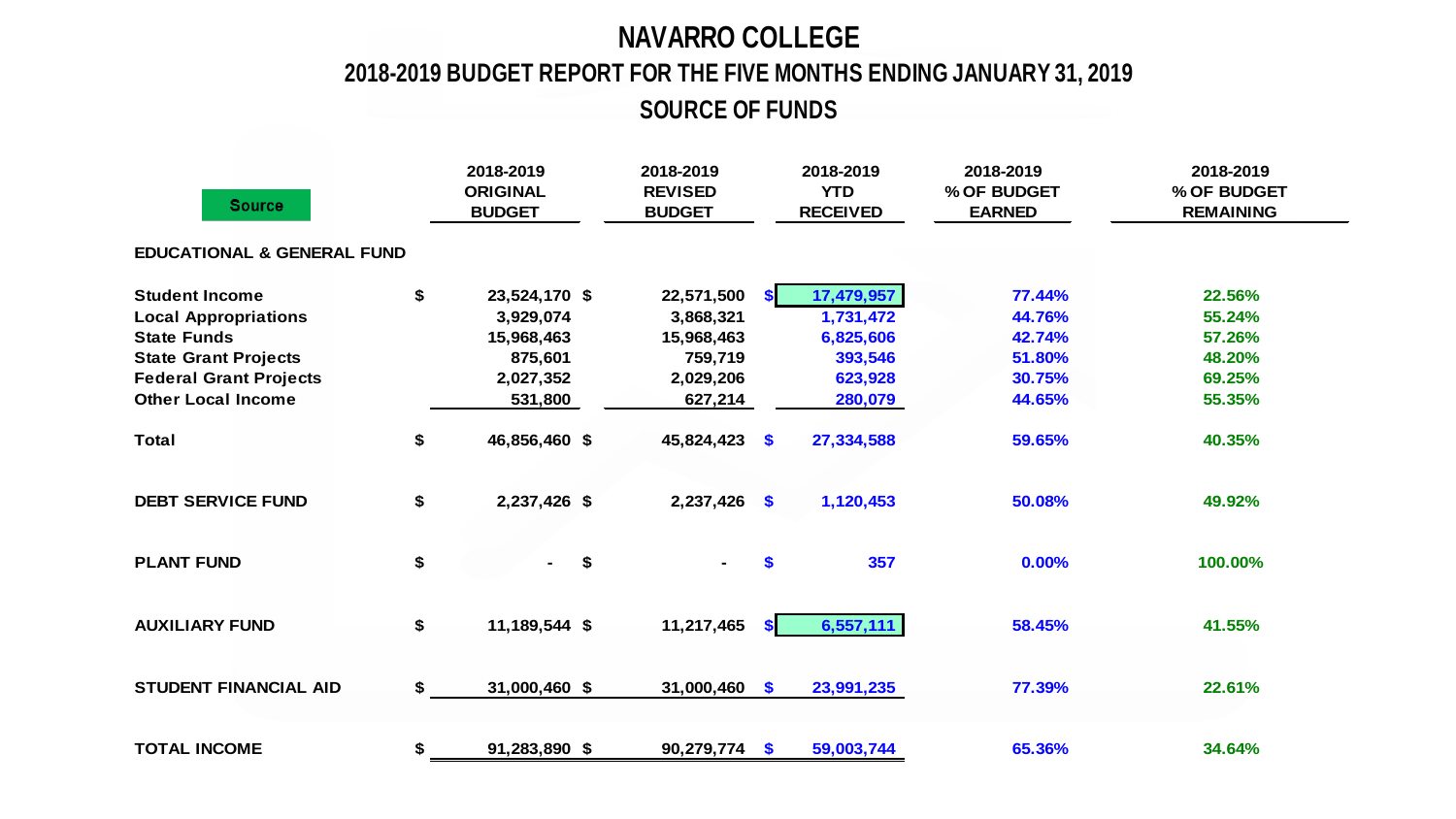#### **NAVARRO COLLEGE 2019-2020 BUDGET REPORT FOR THE FIVE MONTHS ENDING JANUARY 31, 2020 DISBURSEMENT OF FUNDS**

| <b>Disbursement</b>                       |    | 2019-2020<br><b>ORIGINAL</b><br><b>BUDGET</b> | 2019-2020<br><b>REVISED</b><br><b>BUDGET</b> | 2019-2020<br><b>YTD</b><br><b>EXPENSED</b> |     | 2019-2020<br><b>OBLIGATED</b> | 2019-2020<br>% OF BUDGET<br><b>EXPENDED</b> | 2019-2020<br>% OF BUDGET<br><b>REMAINING</b> |
|-------------------------------------------|----|-----------------------------------------------|----------------------------------------------|--------------------------------------------|-----|-------------------------------|---------------------------------------------|----------------------------------------------|
| <b>EDUCATIONAL &amp; GENERAL FUND</b>     |    |                                               |                                              |                                            |     |                               |                                             |                                              |
| <b>General Administration</b>             | \$ | 2,107,981 \$                                  | $2,186,322$ \$                               | 946,949                                    | \$  | 957,668                       | 87.12%                                      | 12.88%                                       |
| <b>Student Services</b>                   |    | 3,486,800                                     | 3,619,927                                    | 1,401,213                                  |     | 1,544,422                     | 81.37%                                      | 18.63%                                       |
| <b>General Institutional</b>              |    | 4,691,316                                     | 4,774,218                                    | 2,523,883                                  |     | 1,429,584                     | 82.81%                                      | 17.19%                                       |
| <b>Instructional Administration</b>       |    | 1,477,745                                     | 1,473,310                                    | 582,491                                    |     | 672,304                       | 85.17%                                      | 14.83%                                       |
| <b>Staff Benefits</b>                     |    | 6,886,252                                     | 6,586,252                                    | 2,596,304                                  |     | 3,307,843                     | 89.64%                                      | 10.36%                                       |
| <b>Resident Instruction:</b>              |    |                                               |                                              |                                            |     |                               |                                             |                                              |
| Academic                                  |    | 7,446,885                                     | 7,465,392                                    | 3,124,738                                  |     | 2,586,551                     | 76.50%                                      | 23.50%                                       |
| Career                                    |    | 6,155,696                                     | 6,216,351                                    | 2,689,770                                  |     | 2,270,568                     | 79.80%                                      | 20.20%                                       |
| <b>Planetarium</b>                        |    | 83,526                                        | 85,526                                       | 39,949                                     |     | 38,484                        | 91.71%                                      | 8.29%                                        |
| <b>Museum</b>                             |    | 168,326                                       | 174,326                                      | 71,665                                     |     | 66,503                        | 79.26%                                      | 20.74%                                       |
| <b>Events</b>                             |    | 103,604                                       | 100,052                                      | 38,112                                     |     | 26,113                        | 64.19%                                      | 35.81%                                       |
| Library                                   |    | 458,263                                       | 455,061                                      | 240,003                                    |     | 182,700                       | 92.89%                                      | 7.11%                                        |
| <b>Community Services</b>                 |    | 2,000                                         | 2,000                                        |                                            |     | 30                            | 1.50%                                       | 98.50%                                       |
| <b>Plant Maintenance &amp; Operations</b> |    | 3,908,867                                     | 3,949,166                                    | 1,200,232                                  |     | 1,587,322                     | 70.59%                                      | 29.41%                                       |
| <b>Appropriations</b>                     |    | 4,920,723                                     | 5,608,761                                    | 1,995,118                                  |     | 1,425,042                     | 60.98%                                      | 39.02%                                       |
| <b>State Grant Projects</b>               |    | 155,935                                       | 115,354                                      | 60,481                                     |     | 50,761                        | 96.44%                                      | 3.56%                                        |
| <b>Federal Grant Projects</b>             |    | 2,017,025                                     | 1,958,900                                    | 700,612                                    |     | 508,526                       | 61.73%                                      | 38.27%                                       |
| <b>Local Grant Projects</b>               |    | 34,026                                        | 33,847                                       | 18,172                                     |     | 28,604                        | 138.20%                                     | $-38.20%$                                    |
| <b>Total</b>                              | \$ | 44,104,970 \$                                 | 44,804,765 \$                                | 18,229,692                                 | \$. | 16,683,025                    | 77.92%                                      | 22.08%                                       |
| <b>DEBT SERVICE FUND</b>                  | \$ | 2,238,934 \$                                  | 2,238,934 \$                                 | 141,165                                    | \$  | 1,918,323                     | 91.99%                                      | 8.01%                                        |
| <b>PLANT FUND</b>                         | \$ | \$<br>٠.                                      | 49,000 \$                                    | 10,669                                     | \$  | 2,704                         | 27.29%                                      | 72.71%                                       |
| <b>AUXILIARY FUND</b>                     | \$ | 10,422,427 \$                                 | $10,464,427$ \$                              | 4,687,958                                  | \$  | 2,140,098                     | 65.25%                                      | 34.75%                                       |
| <b>STUDENT FINANCIAL AID</b>              | \$ | 29,707,195 \$                                 | 29,707,195 \$                                | 23, 112, 712                               | \$  |                               | 77.80%                                      | 22.20%                                       |
| <b>TOTAL DISBURSEMENTS</b>                | \$ | 86,473,526 \$                                 | 87,264,321 \$                                | 46, 182, 196                               | \$  | 20,744,150                    | 76.69%                                      | 23.31%                                       |